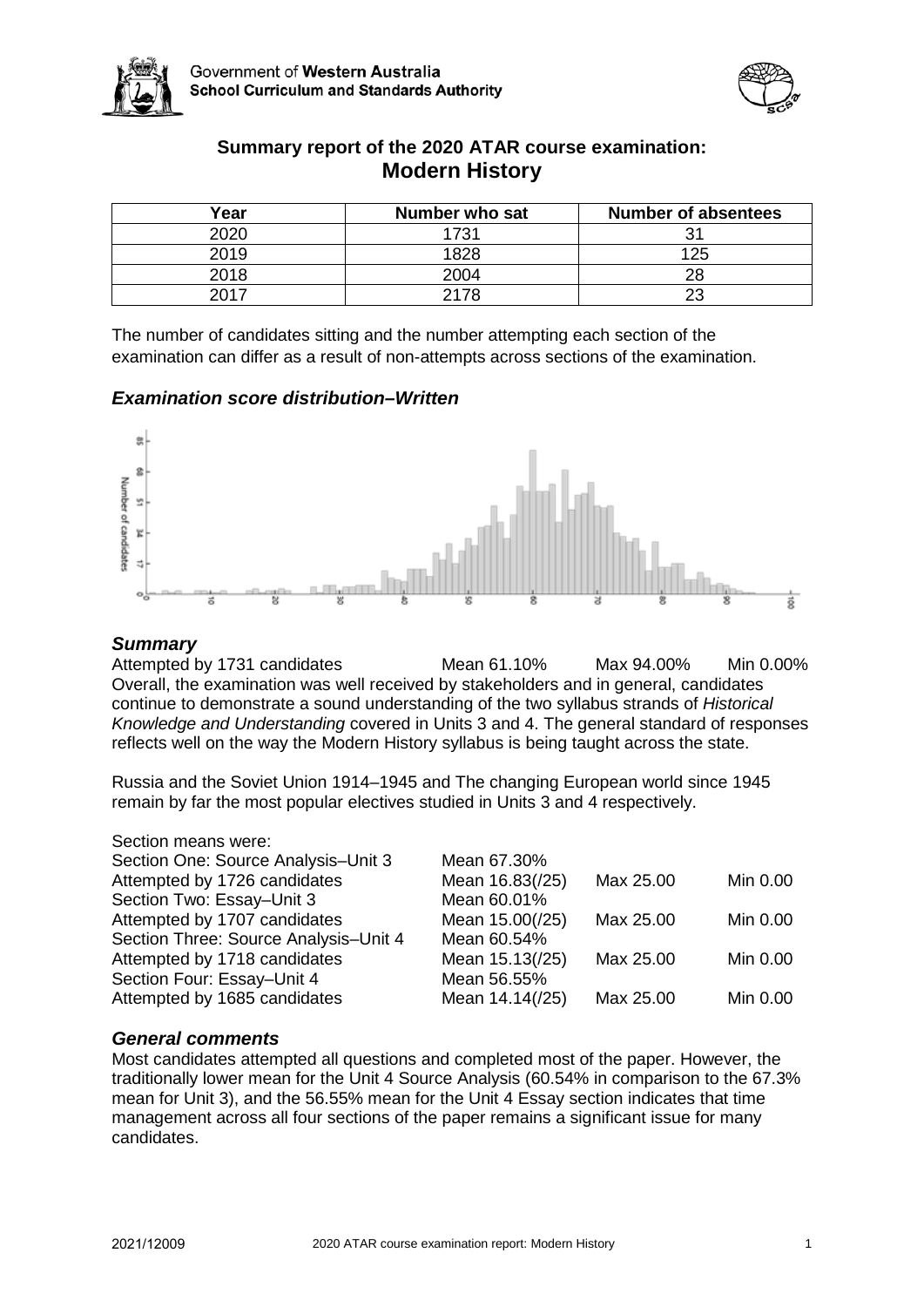In the Source Analysis sections, the marks allocation changes were dealt with by candidates and were well-received by most stakeholders. Nevertheless, it seems pertinent to advise candidates that things do change from year to year, and they need to look carefully at the wording and marks allocations for each question, rather than simply assume they are unchanged from previous years.

Essay questions in both Units 3 and 4 were deemed to be accessible and equitable. Markers made the point that although essays were 'straightforward' and accessible to all candidates, the lack of 'big picture' essays allowing candidates to write holistically about their period of study was a limiting factor, even for stronger candidates.

#### *Advice for candidates*

- Read the question carefully, especially for Questions 1 and 11, to ensure you answer all components.
- Ensure time management is a focus. If you run out of time in the last section, it will adversely affect your overall mark.
- When writing in additional pages, state on which pages your answers are continued and label these additions with the question number.
- The order and weighting of questions in the source analyses is not set in stone. This year there were changes to the allocation of marks for the questions on historical context, perspective and purpose.

#### *Advice for teachers*

- Give your students essay writing practice under timed conditions with a focus on formulating sustained arguments throughout an extended piece of writing.
- Remind students that the order and allocation of marks for the source analysis questions is not immutable and can vary slightly year on year. The question types, however, will remain the same while the examination is in its current format.

#### *Comments on specific sections and questions*

The source analysis sections seem to show further improvement from previous years in addressing perspective (Question 1 part (d)), continuing a pattern that was observed last year. Additionally, the changed wording for this question part provided greater scope for discussion of usefulness. However, Question 11 parts (b) and (d) seemed to be less strong than last year, with many candidates addressing message rather than purpose for part (b) and engaging with contestability in a very cursory or theoretical fashion for part (d). The different approaches needed for Question 1 part (e) and Question 11 part (e) were also identified by many markers as continuing to be problematic, with many candidates seemingly struggling to organise a response that addressed the question, and instead, resorting to listing what each source showed about the selected theme.

The issue of candidates not completing all sections of the paper in full continues, as has been noted in previous years, with markers commenting on the sometimes very short Unit 4 essays. There also seemed to be many candidates who used a separate page to finish off an answer which only required one line, which could have fitted in the blank spaces underneath the lines on the same page. It might be that there is a belief that anything not written on the lines will not be scanned/marked, and so candidates are being advised to continue their answer on a supplementary page regardless of how little of that page is needed. It is important to state that the whole page is scanned and writing under the lines will be read and marked.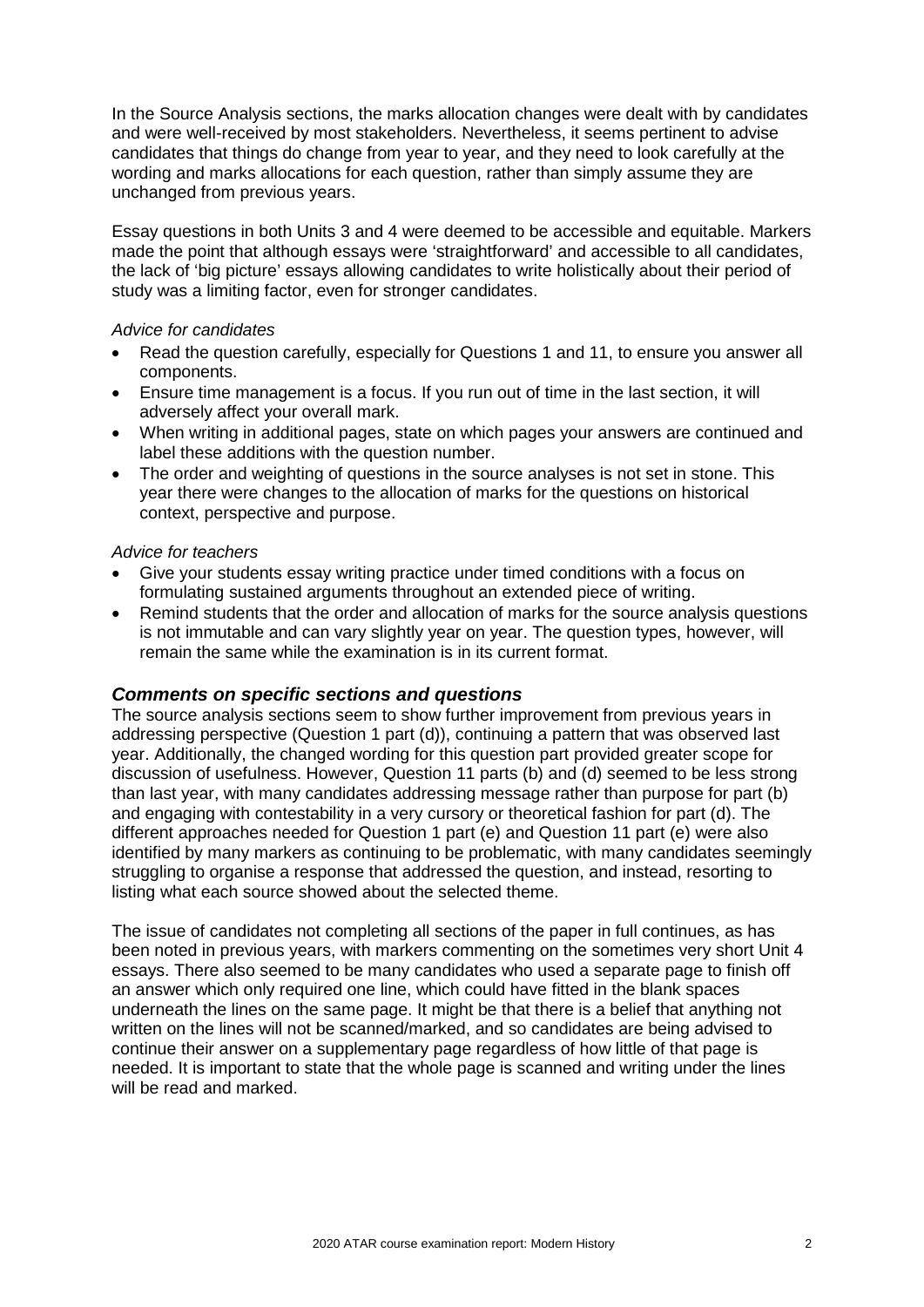# **Section One: Source analysis-–Unit 3 (25 Marks)**<br>Attempted by 1726 candidates Mean 16.83(/25)

Attempted by 1726 candidates Mean 16.83(/25) Max 25.00 Min 0.00 The mean for this section was again high this year, indicating both a strong understanding of the source material and requirements of the specific questions. Perhaps a little too much time was spent on this section by many candidates.

For Question 1 part (a) across all three electives, there seemed to be many candidates who struggled to articulate a similarity in message, with many instead identifying a similarity in the topic. Candidates pointing out that both sources are discussing the Five-Year plans, or the Great Leap Forward alone is not sufficient when comparing messages: it is important to articulate what the source is actually saying about these topics.

The changed wording for part (b) was dealt with well, with fewer responses following a very formulaic 'a strength of Source 1 is ... a weakness of Source 1 is ... ' It enabled candidates to explore more fully to what extent a source was useful, and in what way, without necessarily having to use 'strength' and 'weakness' as organisers. It also seemed to lead to fewer candidates resorting to a simplistic exploration of usefulness: that the source is strong because it shows x, but limited because it does not show y or z, although there were still instances of this kind of approach. However, there remains a range of concerns with how some candidates approach this question, such as with a simplistic focus on the type of source (either primary or secondary), or its creator (such as the source is not useful simply because it is from Stalin/Mao) without an exploration of how those factors impact on its usefulness. Additionally, an overall evaluation of the usefulness of each source was not always provided in depth.

The perspective question was dealt with relatively well, with candidates continuing the trend of focusing on 'accounting for' the perspective as well as initially identifying the perspective of the source. The fifth mark was allocated for additional insight in accounting for the perspective of either source (not both) so candidates had in essence two opportunities to get the extra mark based on the quality of their insight.

For part (e), the multiple elements (not just economic changes, but their significance, and then how well the sources give an insight into that significance) proved challenging for candidates to address all parts using a logical structure while working to a time limit. Many candidates simply summarised what each source shows, or commented on the accuracy of each source individually, rather than considering them as a set. Some candidates focused too much on what is omitted from the sources. However, stronger answers were clearly able to identify the nature of economic change represented in the sources, how that change was significant, and the way in which this significance was captured by the sources, and there did seem to be a greater number of these than in previous years.

#### **Section Two: Essay–Unit 3 (25 Marks)**

Attempted by 1707 candidates Mean 15.00(/25) Max 25.00 Min 0.00 Overall, there was a balanced distribution of essay responses in the Russia elective compared to the other two electives, where candidates overwhelmingly responded to two of the three options. Coverage of all aspects of the syllabus needs to be applied to all electives, so that essay topics in each elective can be accessed by those candidates choosing a particular elective.

It was noted that there was an increasing tendency of candidates to frequently cite or quote their textbook for straightforward facts (Corin & Fiehn and Mason being very popular), which did not necessarily add any weight to their response. Quotes or citing of authors is more appropriate for historical anaylsis or debate, but candidates are perhaps being coached to include such citations in large numbers in order to make their essays appear more